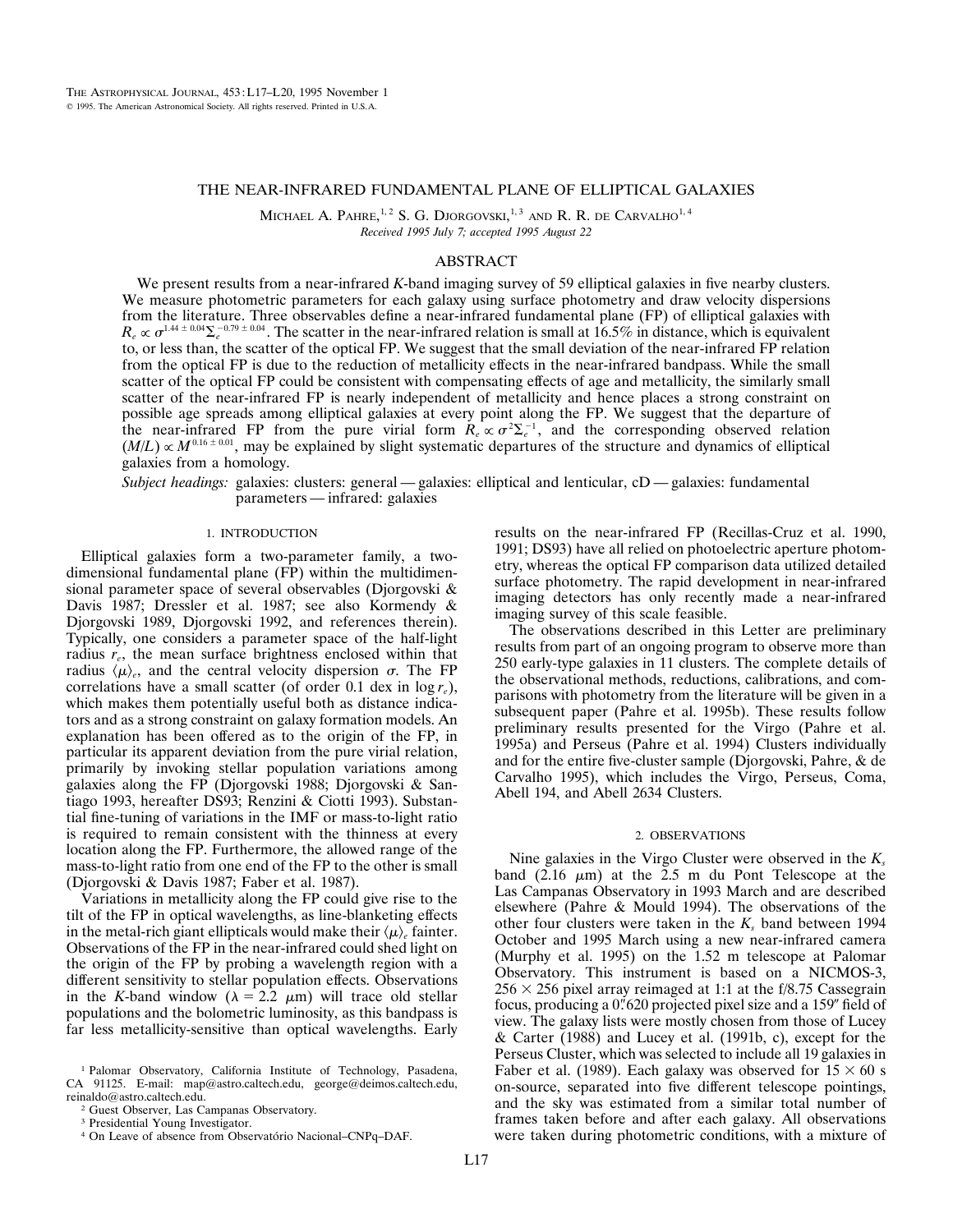| Cluster                                              |  |                          | B                | C                  | $O\sigma$ | C'       | $O\sigma$ |
|------------------------------------------------------|--|--------------------------|------------------|--------------------|-----------|----------|-----------|
|                                                      |  |                          | $-0.76 \pm 0.10$ | $-6.759 \pm 0.021$ | 0.070     | $-7.679$ | 0.068     |
|                                                      |  | $1.44 \pm 0.06$          | $-0.75 \pm 0.13$ | $-6.696 \pm 0.018$ | 0.051     | $-8.037$ | 0.055     |
| Perseus                                              |  | $16 \quad 1.67 \pm 0.17$ | $-0.79 \pm 0.12$ | $-8.234 \pm 0.024$ | 0.085     | $-7.694$ | 0.087     |
|                                                      |  | $1.29 \pm 0.08$          | $-0.71 \pm 0.06$ | $-6.993 \pm 0.016$ | 0.053     | $-7.814$ | 0.065     |
| $Virgo \dots \dots \dots \dots \dots \dots \qquad 8$ |  | $1.62 \pm 0.06$          | $-0.93 \pm 0.05$ | $-8.436 \pm 0.012$ | 0.036     | $-7.083$ | 0.055     |

TABLE 1 INDIVIDUAL CLUSTER SOLUTIONS FOR THE NEAR-INFRARED FUNDAMENTAL PLANE

the UKIRT faint standards (Casali & Hawarden 1992) and the new *HST* faint standards (S. E. Persson, private communication) being used for calibration. Usually between five and 15 standards were observed on each photometric night, which have a typical rms scatter less than 0.02 mag. The typical seeing was  $\leq 1$ "5, with some observations having significantly better seeing than could be fully sampled. We have compared aperture magnitudes measured for the Virgo and Coma galaxies with Persson, Frogel, & Aaronson (1979) and find mean offsets of  $K_{\text{our}} - K_{\text{PFA}} = 0.00 \pm 0.01$  mag (Virgo) and  $+0.02 \pm 0.02$  mag (Coma), with an rms scatter of 0.05 and 0.04 mag, respectively.

We have constructed surface brightness profiles for each galaxy by finding the best-fitting elliptical isophote  $\mu$  in integer pixel steps in the semimajor axis *a* using the ELLIPSE task in the STSDAS package of the IRAF image reduction software. Profiles at  $a > 10$  pixels were rebinned to improve the signalto-noise ratio (SNR) as described in Djorgovski (1985), and then corrections to the photometry for surface brightness (SB) dimming as  $(1 + z)^{-4}$ , galactic extinction (taking  $A_K = 0.085A_B$ and the median  $A_B$  estimate from Faber et al. 1989 for each cluster), and the  $k$ -correction of  $+3.3z$  for the  $K$ -band (Persson et al. 1979). The mean SB internal to each isophote  $\langle \mu \rangle$  was calculated by integrating the profile at each semimajor axis length. Half-light effective radii *re* and the mean SB interior to that radius  $\langle \mu \rangle_e$  were measured using fits of  $\mu$  against  $a^{1/4}$  under the assumption that all profiles followed a de Vaucouleurs form. The apparent half-light radii  $r_e$  were then transformed to metric size  $\overline{R}_e$  by assuming  $H_0 = 75$  km s<sup>-1</sup>. We have drawn velocity dispersion  $\sigma$  data from the literature, giving equal weights to the work by Lucey & Carter (1988) or Lucey et al. (1991b, c) and a mean of all other measurements from the literature (as compiled by McElroy 1994, private communication). We note that using the Faber et al. (1989) velocity dispersions for the Coma cluster causes no significant change in the FP parameters described in § 3. We have excluded all galaxies with  $\sigma$  < 100 km s<sup>-1</sup> or  $r_e$  < 2", thereby avoiding issues of dwarf galaxies and seeing corrections. The galaxy sample is thus 59 galaxies out of the initial list of 83.

### 3. CONSTRUCTING THE NEAR-INFRARED FUNDAMENTAL PLANE

Using the measurements of  $r_e$ ,  $\langle \mu \rangle_e$ , and  $\sigma$  described in § 2, we have used bivariate least-squares analysis to find the optimal correlation between these FP variables. The methodology is as found in previous studies (Djorgovski & Davis 1987; de Carvalho & Djorgovski 1989, 1992). In order to construct the FP itself, we first find the "mixing" value  $b$  in the quantity log  $\sigma + b\langle \mu \rangle_e$  that has the highest correlation with log  $r_e$  and estimate the errors in *b* from the ''bootstrap'' method. We then measure the slope *A* and intercept *C* for the FP relation

$$
\log r_e(\text{arcsec}) = A \log \sigma - 0.4B \langle \mu \rangle_e + C, \quad (1)
$$

where  $B = -2.5Ab$ . The parameters *A* and *C* are measured using a linear least-squares relation by minimizing the variance orthogonal to the best-fitting line. We have measured the parameters *A*, *B*, and *C* for all five clusters separately and find that the values of *A* and *B* are consistent within the uncertainties. Taking the median values of *A* and *B*, we then measured the median intercept  $C'$  for each cluster and used this value of *C*9 to transform each galaxy onto a metric scale (under the assumption that the Coma Cluster has no peculiar velocity and  $H_0 = 75$  km s<sup>-1</sup>). We then measured the value for *A* and *B* for the entire sample simultaneously in metric units for *Re* and find that the entire data set is best fitted by the *K*-band FP relation with  $A = 1.435 \pm 0.040$ ,  $B = -0.79 \pm 0.04$ . This result is consistent with the median result from the individual clusters and corresponds to the scaling relation  $r_e \propto$  $\sigma^{1.44 \pm 0.04} \Sigma_e^{-0.79 \pm 0.04}$  (where  $\Sigma_e$  is the mean surface brightness within  $r_e$  expressed in linear units, and  $\langle \mu \rangle_e$  is the same quantity expressed in mag arcsec<sup>-2</sup>). The results for the individual clusters are detailed in Table 1 and displayed in Figure 1.

We have calculated the quartile-estimated scatter in log *Re* to be  $Q\sigma = 0.072$  dex for the entire data set, which corresponds to an error in distance of 16.5% per galaxy. This dispersion about the near-infrared FP is equivalent to, or smaller than, the 0.088 dex (Djorgovski & Davis 1987), 0.07 dex (de Carvalho & Djorgovski 1992, for the Faber et al. 1989 cluster sample), or 0.075 dex (Lucey et al. 1991c) found for the optical FP relation. Measurement errors are typically 0.04 dex in  $\log r_e$ , 0.017 mag in fitting  $\langle \mu \rangle_e$ , 0.02 dex due to skysubtraction uncertainties, and 0.03 dex in log  $\sigma$ , which suggests that much of the observed 0.072 dex thickness of the nearinfrared FP can be accounted for by the 0.063 dex observational errors, resulting in an upper limit of 0.035 dex for the intrinsic thickness of the near-infrared FP.



FIG. 1.—(*a*) The near-infrared FP of elliptical galaxies and (*b*) the Kormendy relation (an oblique projection of the FP) for the sample of 59 galaxies. The scatter is clearly reduced by the introduction of the central velocity dispersion term. The total scatter from the FP relation in units of log *Re* is given as  $Q\sigma = 0.072$ , corresponding to a 16.5% uncertainty in distance per galaxy. Median error bars are also shown in each panel.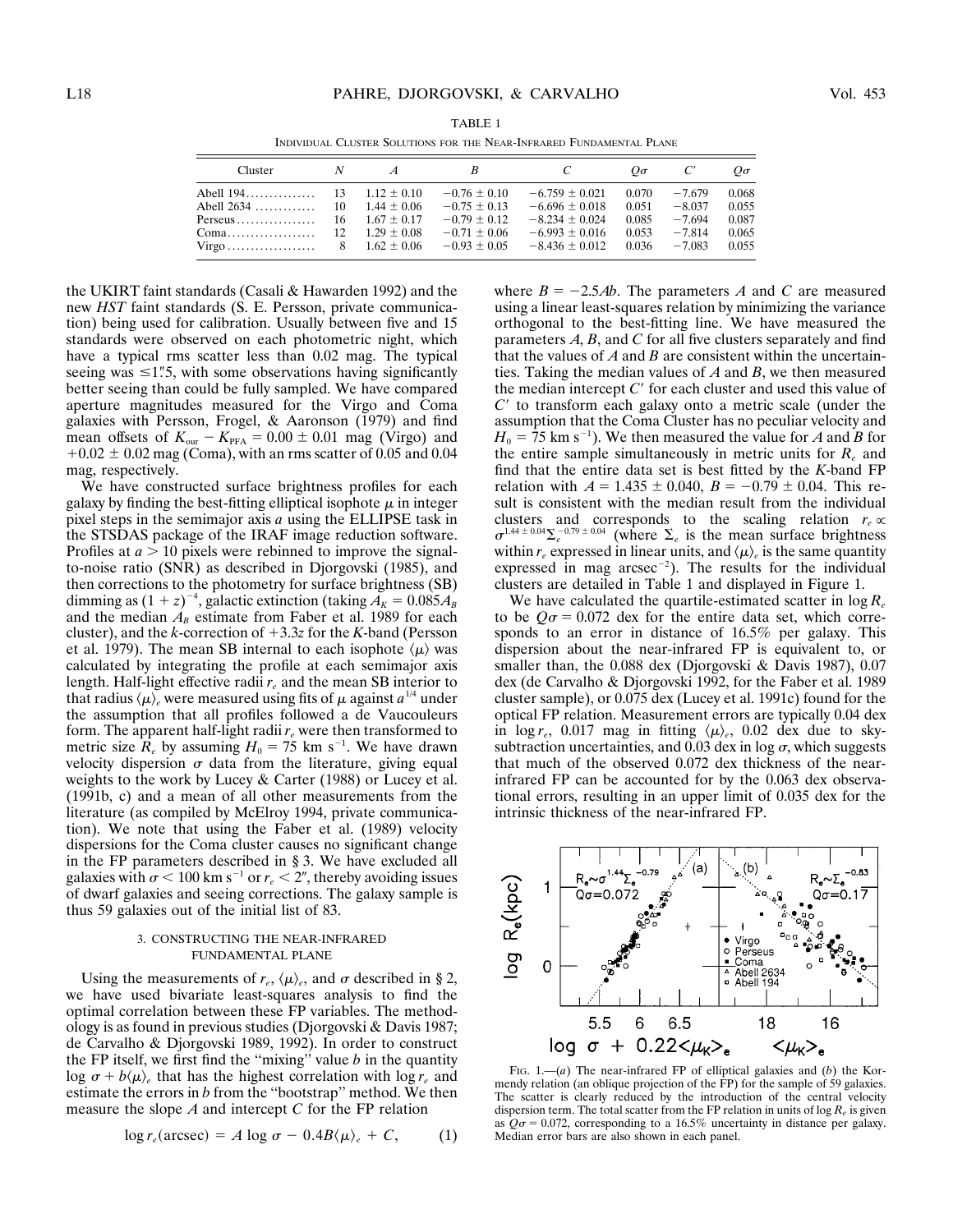Our results for the near-infrared FP are consistent with previous photoelectric photometry results. For the *K* band, DS93 found  $A = 1.5 \pm 0.1$  and  $B = -0.78 \pm 0.17$  for the  $r_e$ measurements of Faber et al. (1989) combined with the colors of Persson et al. (1979). Recillas-Cruz et al. (1990, 1991) found  $A = 1.69 \pm 0.11$  and  $B = -0.74 \pm 0.05$  for the Coma Cluster and  $A = 1.55 \pm 0.19$  and  $B = -0.81 \pm 0.10$  for the Virgo Cluster using their own *K*-band measurements.

We also investigated the Kormendy relation (see Kormendy & Djorgovski 1989 and references therein) of  $\log R_e(\text{kpc}) =$  $k\langle \mu \rangle_e + l$ , which is an oblique projection of the FP. We assume the relative distances derived from the FP relation as described above in converting  $r_e$  to  $R_e$ . We use a least-squares minimization of the orthogonal distance from a linear relation between these two variables. We fit each cluster independently and find that they are all well fitted by values for *k* that are consistent within 1  $\sigma$  of the mean (and median) value for *k*; therefore, we can fit the entire sample to determine the mean relation. The best fit for the five clusters is  $k = 0.332 \pm 0.023$ and  $l = -5.090 \pm 0.022$ , corresponding to the scaling relation  $R_e \propto I_e^{-0.83 \pm 0.06}$ . This relation has a quartile-estimated dispersion of  $Q\sigma$  = 0.173, corresponding to an uncertainty of 40% in distance per galaxy. This best-fitting Kormendy relation is also plotted in Figure 1. The near-infrared relation can be compared to the optical *r*-band relation of  $R_e \propto I_e^{-0.85}$  (Kormendy & Djorgovski 1989). The near-infrared FP thus shows a 60% reduction in scatter over the near-infrared Kormendy relation.

#### 4. DISCUSSION AND CONCLUSIONS

The best fit to equation (1) of the near-infrared FP relation can be compared with its optical counterpart. The *V*-band relation is  $A = 1.24 \pm 0.08$  and  $B = -0.9 \pm 0.1$  (Lucey, Bower, & Ellis 1991a, taking the mean of the Coma and Virgo Cluster results) or  $A = 1.25 \pm 0.07$  and  $B = -0.80 \pm 0.03$ (the cluster sample of Faber et al. 1989, in the analysis of de Carvalho & Djorgovski 1992). The variation in the exponent of the FP (i.e., the  $R_e \propto \sigma^4$  term) with bandpass was described by DS93, with the slope of the FP becoming steeper ( *A* increases) with increasing wavelength. We find that *A* has changed by  $+0.19 \pm 0.06$  dex from the *V* band to the *K* band, consistent with the DS93 result of  $+0.29 \pm 0.11$ .

The relationship in equation (1) departs, however, from that expected for a pure virial theorem, if light directly traces mass. The virial form of the FP is  $R_e \propto \sigma^2 \sum_{e}^{-1}$ , so the near-infrared FP formally differs from the virial relation at high confidence for the *A*parameter. Faber et al. (1987) and Djorgovski (1988) argue that if elliptical galaxies form a homologous family, then the mass-to-light ratio enclosed by  $R_e$  is a function of luminosity according to the scaling relation  $(M/L)$ <sub>e</sub>  $\propto M^{\alpha}$ , where  $\alpha =$  $(2 - A)/(2 + A)$ . [We note that the alternate form found in some studies is  $(M/L)_e \propto L_e^{\beta}$ , where  $\beta = (2 - A)/2A$  and  $\alpha = \beta/(1 + \beta)$ .] The optical studies listed above result in  $\alpha =$  $0.23 \pm 0.02$  in the *V* band. The near-infrared result is  $\alpha = 0.16 \pm 0.01$ , which is inconsistent with zero to high significance. Since the near-infrared sample described in this Letter spans  $\sim$ 4 mag in luminosity, the least luminous galaxies have a mass-to-light ratio only 50% less than that of the largest galaxies. Our near-infrared result is also consistent with DS93 and Recillas-Cruz et al. (1990, 1991) who found  $\alpha = 0.14 \pm$ 0.03 and 0.13  $\pm$  0.05, respectively. This dependence of massto-light ratio on mass is plotted in terms of observables in Figure 2, although we note (as does Djorgovski 1988) that this



FIG. 2.—The variation of mass-to-light ratio (ordinate plus a constant) with mass (abscissa plus a constant) for the 59 galaxies in the sample. This diagram by itself is of limited utility in constraining  $\alpha$ , as the errors in both axes are both cumulative and correlated. The data are well represented, however, by the FP-derived  $\alpha = 0.16$ , with a residual scatter of  $Q\sigma = 0.11$  dex about this line.

figure shows an oblique projection of the FP, prone to large cumulative and correlated errors. Nonetheless, the FP-derived value of  $\alpha = 0.16$  is consistent with the data of Figure 2.

Explanations of the departure of the optical relation from zero often focused on line-blanketing effects (Faber et al. 1987) as there is a mass-metallicity relation along the elliptical galaxy sequence. But while the slope *A*of the near-infrared FP could be explained by stellar populations, the small scatter of the relation would be more challenging. For example, by assuming a uniform mapping between the color-magnitude relation and the FP, we find that the  $(V - K)$  color-magnitude relation for ellipticals (Bower, Lucey, & Ellis 1992) predicts a change in  $(V - K)$  of  $\sim 0.32$  mag for the 4 mag range in  $K_T$  of our observations. In the Worthey (1994) stellar populations models for solar metallicity and a 12 Gyr age, the colormagnitude relation would require only a change of 0.02–0.04 dex in  $(M/L)_{Bol}$  between the two extremes of the FP, which is less than the 0.3 dex required in the *K* band; thus, the tilt of the FP cannot be explained by metallicity effects alone. A variation in age between 8 Gyr and 17 Gyr along the sequence would produce a 0.25 dex variation in  $(M/L)_{Bol}$ , but this would require a synchronicity in all clusters in the formation of elliptical galaxies of a given mass, since the thickness of the FP at any point is only  $\leq 5\%$  of its span in age. Another explanation for the variation in  $(M/L)$  along the FP could be the velocity anisotropy, but DS93 have used correlations utilizing velocity anisotropy and have showed that they follow similar scaling relations to those described above; they conclude that velocity anisotropy could not explain all of the (*M*/*L*) dependence on mass. IMF variations may be partly responsible (DS93), but they require a fine-tuning that appears unlikely (Renzini & Ciotti 1993); the same may be said for a systematic variation in the dark matter content of elliptical galaxies.

Under the assumption that elliptical galaxies form a homology (in both their spatial and kinematic distributions), there is a unique mapping between the observed central velocity dispersion and the mean kinetic energy per unit mass, and between the de Vaucouleurs radius and the mean harmonic radius (Djorgovski, de Carvalho, & Han 1988). It is well known, however, that more luminous ellipticals tend to be more anisotropic (Davies et al. 1983) and to have shallower